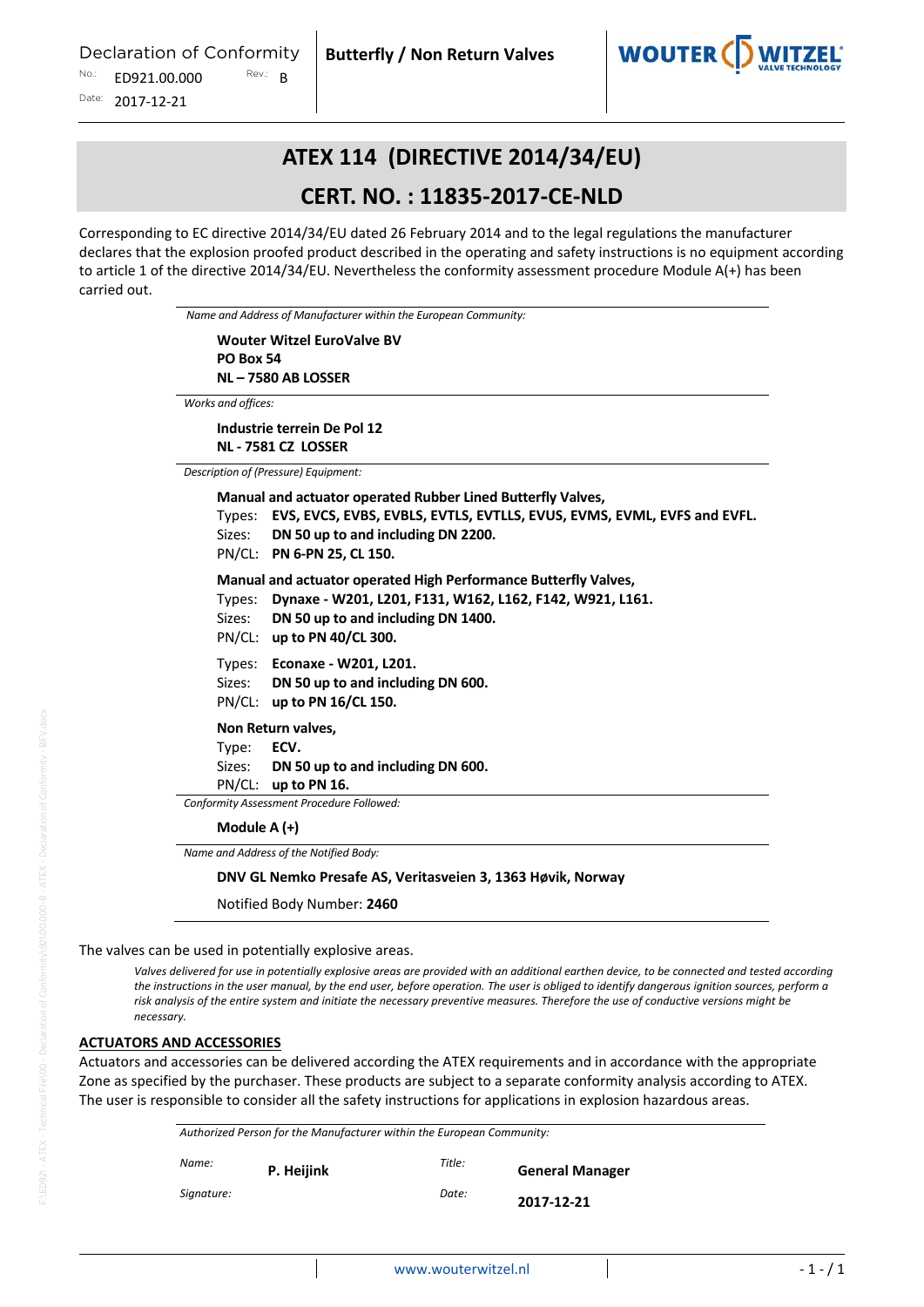

# **Acknowledgement of Receipt - EU**

| <b>Acknowledgement Number:</b>                                              | 11835-2017-CE-NLD                                                                             | Issue 0 |
|-----------------------------------------------------------------------------|-----------------------------------------------------------------------------------------------|---------|
| This Acknowledgement consists of 2 pages                                    |                                                                                               |         |
| This is to confirm that the Technical File for the<br>following product(s): | <b>Valves</b>                                                                                 |         |
| With the type designation(s):                                               | See page 2                                                                                    |         |
| <b>Manufactured by:</b>                                                     | <b>Wouter Witzel Eurovalve B.V.</b><br><b>Industrieterrein De Pol 12</b><br>NL-7581 CZ Losser |         |

**has been received and stored according to the conformity assessment procedure described in Article 13, 1.(b).(ii), the Council Directive 2014/34/EU (ATEX) of 26 February 2014, category 2 non-electrical equipment.** 

**Further details are given overleaf.** 

**Jurisdiction:** 

**DNV GL Nemko Presafe AS is appointed by the Norwegian Directorate for Civil Protection as Notified Body (No. 2460) under the terms of Article 21 of the Council Directive 2014/34/EU of 26 February 2014.** 

 $\mathbb{Z}$ Bjørn Spongsveen Spongsveen $\mathbb{Z}$  barry

For DNV GL Nemko Presafe AS The document has been digitally signed. See www.presafe.com/digital\_signatures for more info



**Date of issue: 2018-02-20 Validity end date: 2021-02-20** 

*This document may only be reproduced in its entirety and without any change*